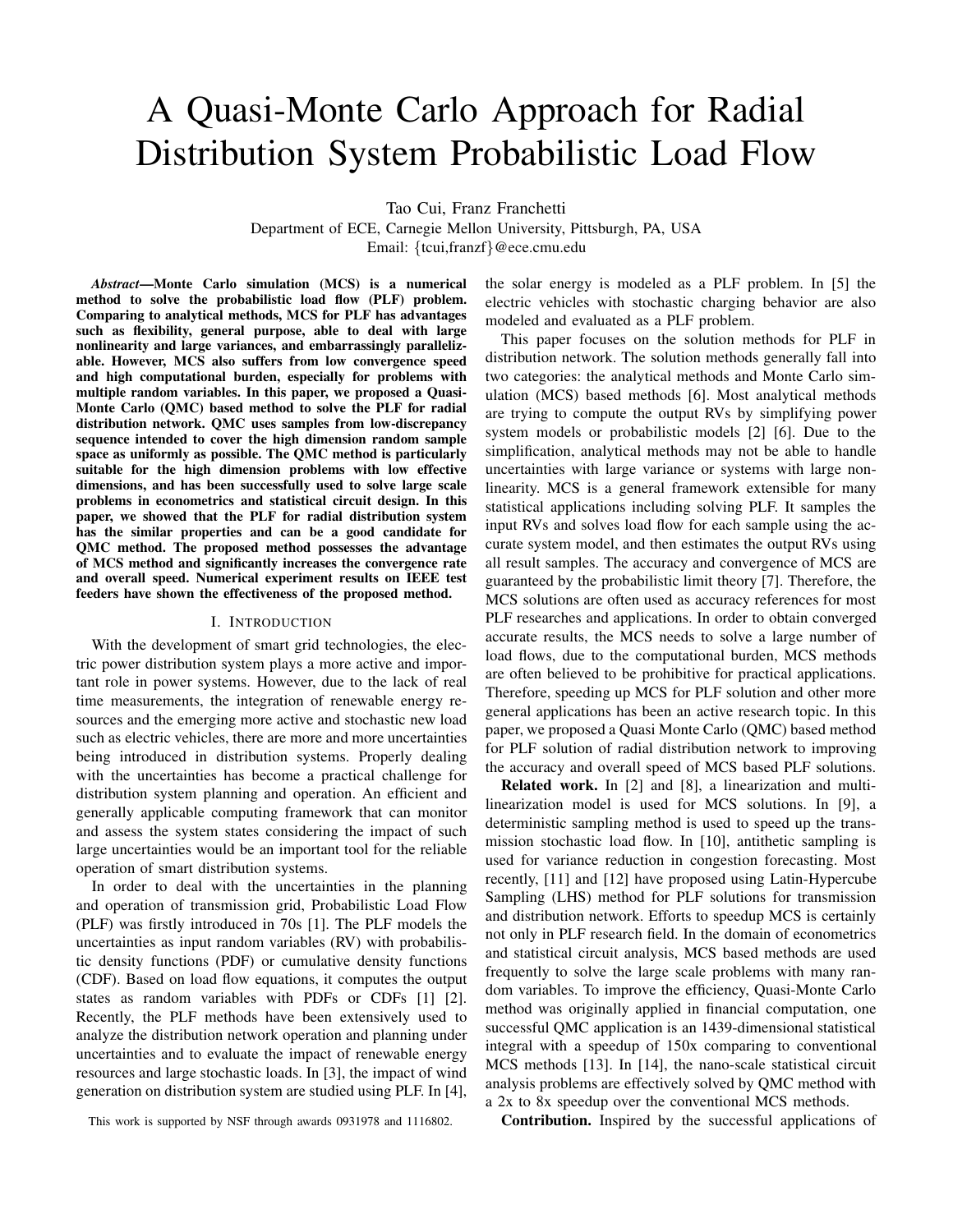QMC in different fields for similar problems. In this paper, by analyzing the property of QMC and the model of radial distribution network, we show that the radial distribution system has low effective dimension in superposition sense. The PLF for radial distribution network can be a suitable problem for QMC method to achieve better performance. We implemented and tested the QMC based PLF solver on IEEE test feeder. An up to 10x speedup on convergence speed is observed comparing to MCS method with high accuracy. Moreover, the QMC method has similar simple format as the MCS method. By switching the sample generator, QMC can be easily implemented as an alternative for MCS method.

Synopsis. The paper is organized as following: the Monte Carlo method related background are reviewed in Section II, the Quasi-Monte Carlo sampling is introduced in Section III. The model of distribution system load flow and and application of QMC solution is in Section IV. The numerical result is showed in Section V. Section VI concludes the paper.

# II. REVIEW PLF AND MCS

#### *A. Probabilistic Load Flow*

Considering the canonical AC power flow model:

$$
0 = g(x, u, A, p) \tag{1}
$$

$$
y = h(x) \tag{2}
$$

In  $(1)$ , the  $x$  is the system state which often contains the nodal voltages. Given the system structure **A**, the parameters **p** and the generation load conditions **u**, the state **x** can be exactly determined by circuit law and power conservative constraints in (1). Based on states **x**, all other system states in **y** such as line flow can be exactly determined by (2). Both (1) and (2) can be nonlinear equations in AC power flow model.

In most planning or operation cases, due to the uncertainties and errors, not all parameters can be exactly determined for deterministic power flow analysis. Therefore Probabilistic Load Flow (PLF) models these uncertainties (usually the load generation conditions **u**) as random variables. Based on load flow equations  $(1)(2)$ , the system states and output states are also computed as random variables. The random variables are often represented by its probabilistic density function (PDF) or cumulative density function (CDF) in PLF analysis.

In general, there are two categories of solution methods for PLF problems [6]: the analytical method and Monte Carlo simulation based method. Most analytical methods are trying to compute the output RVs by simplifying power system models or probabilistic models. Such as using linearized power flow equations [1] [2], estimating certain moments or certain points of the random variables' PDF [15] [16], etc.

However, due to the simplification, analytical methods may not be able to handle uncertainties with large variance or systems with large non-linearity. In the focused area of this paper: the distribution system may have even larger nonlinearity, especially when considering the discrete control actions such as regulator tap-changing and various types of nonlinear loads. Also due to the low system capacity and small population number, the uncertainties in distribution network tend to have larger variances with more complicated distributions.

Comparing to analytical methods, the Monte Carlo simulation is a general applicable numerical solution for PLF problems. It usually consists of three steps: 1) sample the input random variables; 2) for each sample, run a deterministic load flow to obtain an accurate result sample; 3) based on all result samples, estimate the PDFs of the interested states.

The advantages of MCS method include: 1) Each sample is accurate without any approximation; 2) A general framework extensible for other statistical or non-statistical applications; 3) Has straightforward formulation and natural interpretations. Therefore, MCS is often used as accuracy references for most PLF research and applications [2] [15] [16].

The major drawback of MCS method is the computational burden, which almost restrict MCS method for only off-line comparison study. However, recent study in Monte Carlo simulation has show that certain sampling method such as Quasi-Monte method can be an efficient alternative for certain problems. Moreover, MCS method can also be classified as the embarrassingly parallelizable problem for modern parallel computing hardware [17] [18], resulting very efficient solver from hardware perspective. Therefore, the MCS method for PLF solution and its properties are worth to be revisited.

#### *B. Estimating Density Functions in Probabilistic Load Flow*

In order to estimate the CDF of certain state variable  $X$ , consider the indicator function  $\mathbf{1}_a(X) : X \to \{0,1\}$  such that:

$$
\mathbf{1}_a(X) = \begin{cases} 1 & \text{if } X \le a, \\ 0 & \text{if } X > a. \end{cases} \tag{3}
$$

Since the CDF of  $X$  at value  $a$  is defined as

$$
F_X(a) = P(X < a) = E[\mathbf{1}_a(X)] = \int_X \mathbf{1}_a(x) d\mathbb{P}
$$
 (4)

If above  $x$  is random sample draw from the distribution of random variable  $X$ . Then (3) can be regarded as a CDF estimator with unbiased mean  $E(\mathbf{1}_a(X)) = P(X \le a)$  and limited variance:

$$
Var(\mathbf{1}_a(X)) = E((\mathbf{1}_a(X) - P(X < a))^2)
$$
  
=  $P(X < a) \cdot (1 - P(X < a))$  (5)

From numerical simulation point of view, estimating  $F_X(a)$ is the same as evaluating the expectation (or calculating the integral part) in (4). The MCS method is a standard way for such expectation estimation (or integral) problem. For continuous variables, PDFs are the derivatives of CDFs.

## *C. Convergence of MCS*

To evaluate a general high dimension integral problem:

$$
I = \int_{R^d} f(x)dx \qquad R^d = [0, 1]^s \tag{6}
$$

MCS compute the approximated:

$$
I_n = \frac{1}{n} \sum_{i=1}^n f(x_i) \qquad x_i \in R^d \tag{7}
$$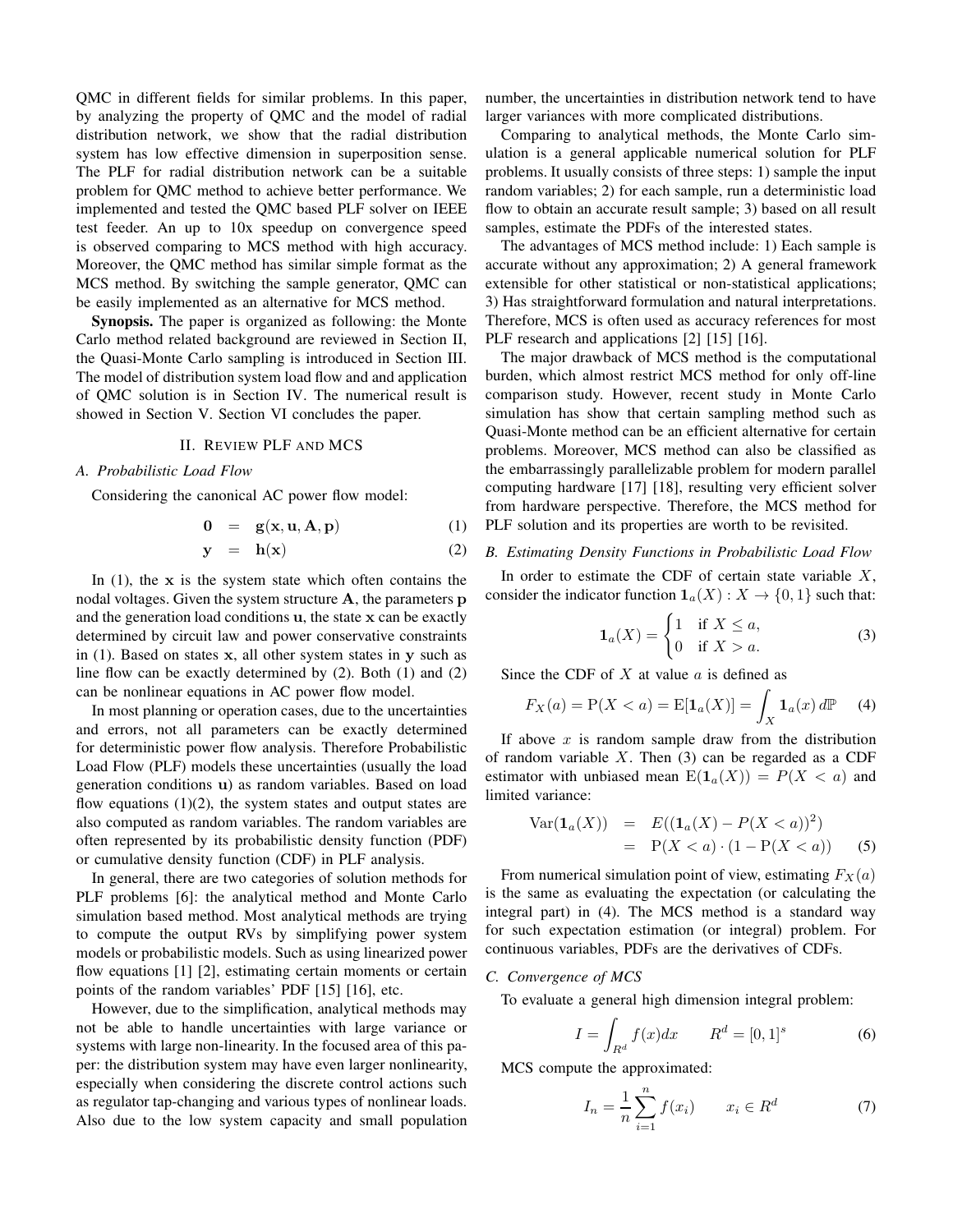$x_1, \ldots, x_n$  are independent and identically distributed samples randomly draw from the  $d$  dimension space  $R^d$ . By central limit theorem:

$$
\lim_{n \to \infty} I_n = I \tag{8}
$$

and the mean square error is:

$$
MSE_n = \frac{1}{n^2} \sum_{i=1}^n E[(f(x_i) - E(f(x_i)))^2]
$$
  
=  $\text{Var}(f(x_i))/n = \sigma_f^2/n$  (9)

We know the variance  $\sigma_f^2$  for CDF is finite in (5). From central limit theory, the standard deviation of MCS estimator is  $\sigma_f/\sqrt{n}$ . Therefore, the error in MCS decreases asymptotically to 0 at the rate  $n^{-1/2}$ . This also means the increase of accuracy may require much more increase of the samples.

Variances reduction techniques such as important sampling, stratified sampling, antithetic sampling, etc are typically aiming to reduce the  $\sigma_f$  part of the MCS error. While for estimation of the full density function, it is usually difficult to find such a variance reduction technique for all density points.

Moreover, the error of MCS is given in the sense of probability, which means on average MCS may perform well with expected accuracy, but there is possibility that particular sequence of random samples may lead to unacceptable errors.

Comparing to conventional MCS, Quasi-Monte Carlo method turns to be a better choice for particular PLF problem for radial distribution network because:

- 1) QMC reduces the error by speedup the  $n^{-1/2}$  part, which accommodates all points of the density function.
- 2) QMC is based on deterministic samples, the error is bounded by asymptotically decreasing upper bound.
- 3) The radial structure distribution network can have lower effective dimensions which is necessary for QMC to achieve better results.

We will explain the above in detail in following sections.

# III. QUASI-MONTE CARLO (QMC) AND KERNEL DENSITY ESTIMATION (KDE)

The main difference of QMC and MCS method is the sampling method. MCS uses the sample numbers generated from pseudo-random number generators (PRNG), while QMC uses sample numbers from low-discrepancy sequence (LDS), also called quasi-random number generators (QRNG).

#### *A. Low-Discrepancy Sequence*

Fig. 1 shows the uniform distribution random samples in 50 dimension hypercube  $[0, 1)^{50}$ . On the left is the first two dimension point  $(x_1, x_2)$ , on the right is the histogram of first dimension  $x_1$ . Fig. 1(a) shows the samples generated by standard Mersenne Twister (MT) PRNG. Fig. 1(b) shows the samples generated by Sobol sequence QRNG.

Clearly, the random samples by MT PRNG do show "randomness", but the points are not equally distributed over the space. The histogram is not even close to the uniform distribution based on these 500 samples. The samples by Sobol QRNG are not random, but are equally distributed over the space, and the histogram shows a close-to uniform distribution.



(b) Quasi-random number generation for QMC

Fig. 1. Comparison of PRNG and QRNG samples

# *B. Error of Integral Approximation using Samples*

Consider the general problem: approximation of integral by sampling method. The error is bounded by a term proportional to the discrepancy of the sample set  $(x_1, ..., x_N)$  and total variation of the function. The *Koksma-Hlawka inequality* shows the error  $\epsilon$  of integral function  $f(x)$  over hypercube  $[0, 1)^s$ :

$$
\epsilon = \left| \int_{[0,1)^s} f(u) \, \mathrm{d}u - \frac{1}{N} \sum_{i=1}^N f(x_i) \right| \tag{10}
$$

is bounded by

$$
|\epsilon| \le V(f)D_N \tag{11}
$$

Where  $V(f)$  is the Hardy-Krause variation related to the total variation of  $f$  over the high dimension hypercube.  $D<sub>N</sub>$ is the discrepancy of the sample set  $(x_1, ..., x_N)$  and can be defined as (so-called Star Discrepancy [19]):

$$
D_N = \sup_{Q \subset [0,1)^s} \left| \frac{\text{number of points in } Q}{N} - \text{volume}(Q) \right| \tag{12}
$$

The Koksma-Hlawka inequality separates the estimation error into two parts: the proportional part  $V(f)$  depending on the integral function, and the discrepancy part  $D<sub>N</sub>$  depending on the sample set. And it applies to the general problem and method for integral approximation including MCS, QMC as well as standard numerical integration methods [19].

## *C. Kernel Density Estimation*

Kernel density estimation (KDE) is a generally applicable non-parametric way of estimating the probability density function of a random variable [20]. The general formulation is:

$$
\hat{f}_h(x) = \frac{1}{nh} \sum_{i=1}^n K\left(\frac{x - x_i}{h}\right) \tag{13}
$$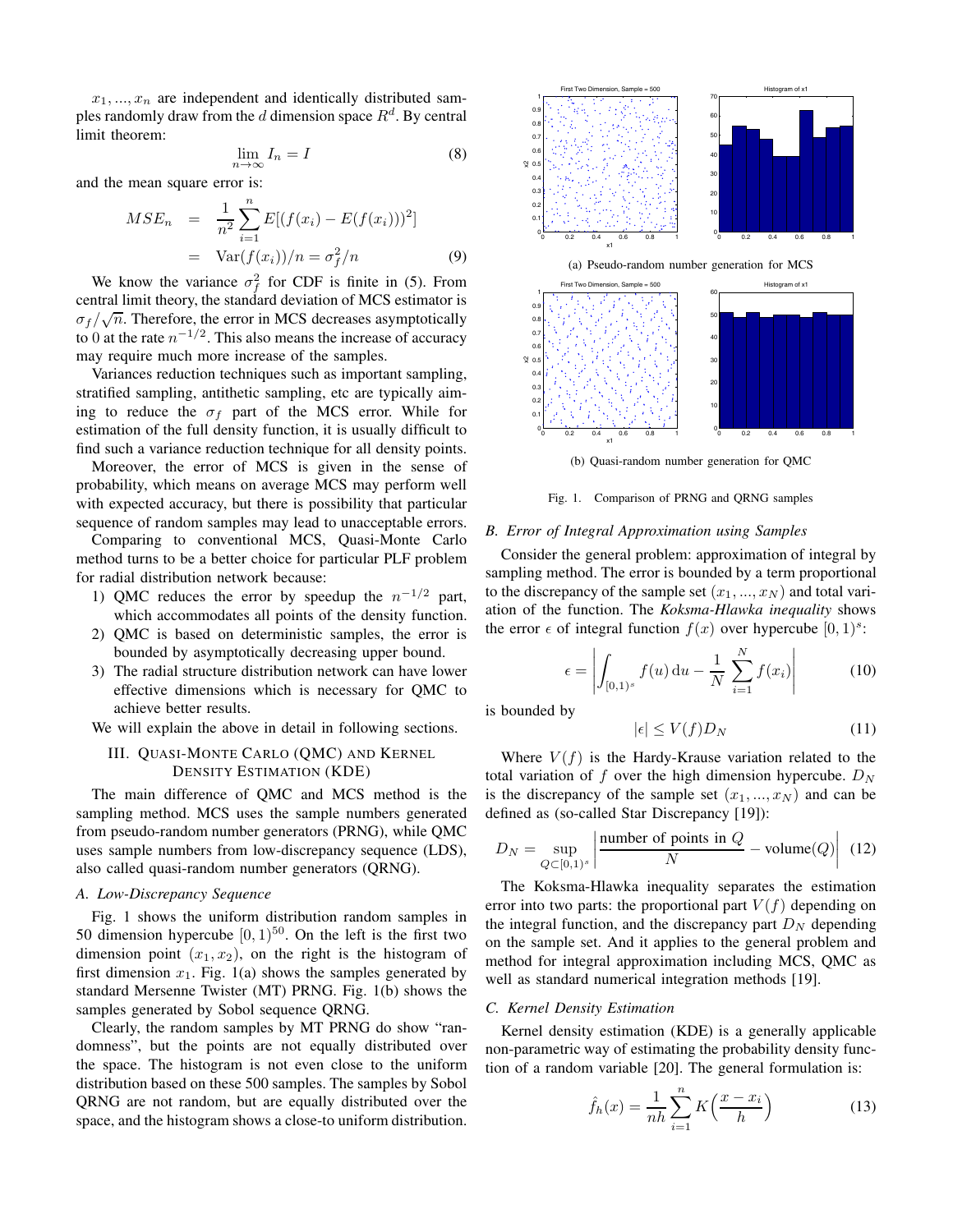Where  $K$  is the kernel function,  $x_i$  is the value of sample point i, h is the bandwidth.  $f_h(x)$  is the estimated density function. We choose Gaussian function as the kernel and use the optimized bandwidth for Gaussian distribution [20].

The assumption for using KDE is that the resulting density function is smooth enough. Using KDE in density estimation is equivalent to replacing the indicator function with a smooth differentiable kernel function. Once apply KDE with preset bandwidth in density estimation, the function variation  $V(f)$ can become finite. Therefore, from (12), QMC may have asymptotically faster convergence rate comparing to MCS.

## *D. Theoretical Bound*

In our proposed approach, we use low-discrepancy sequence of QMC for the quasi random number generation and KDE for the density estimation. QMC tries to reduce  $D<sub>N</sub>$  part of the error to increase the convergence speed. The best-known LDS can have the discrepancy bounded by  $O(\frac{\log(N)^3}{N_{\text{max}}})$ . Therefore, the QMC result has an error bounded  $O(\frac{\log(N)^s}{N})$ , where s is the problem dimension and  $N$  is the number of samples.

While it has been showed that the pseudo-random number sequence used by Monte Carlo simulation has the discrepancy bounded by  $O(\left[\frac{loglog N}{N}\right]^{1/2})$  with probability 1 [21]. This also matches the Monte Carlo MSE  $O(\frac{1}{\sqrt{N}})$  in (9).

Therefore, one can say that for a fixed dimension  $s$ , QMC converge with error bound at  $O(\frac{log(N)^s}{N})$ , which is faster than MCS' error bound  $O(\left[\frac{loglog N}{N}\right]^{1/2})$  and MSE  $O(\frac{1}{\sqrt{N}})$ .

# *E. Simple QMC-KDE Example for PDF Estimation*



Fig. 2. Example of MCS and QMC to estimate Normal distribution

Fig. 2 shows an example of comparing MCS and QMC using KDE to estimate PDF. We generate samples from Normal distribution:  $N(0, 1)$ , and use these samples to estimate the original PDF curve. From (a) to (e), for each plot, we generate 100 different sequences of samples. For each sequence of samples, a PDF curve is estimated and plotted, each plot has 100 PDF curves. In (a) to (c), the samples are generated from MT PRNG. In (d) and (e), the samples are generated from Sobol QRNG. Clearly we can see the PDF estimated from QMC converge to the single true PDF with much less samples.

The promising result motivates many applications of QMC method. However, in order to apply QMC on practical problems for better performance, special problem formulation is necessary. For example, a bigger dimension s may require much bigger N for QMC to outperform MCS. Fortunately in practice, many high dimension problems can have lower *effective dimension*, and can be suitable for QMC method. We will show in the following section that the probabilistic load flow problem in radial distribution network can be a good candidate for QMC to achieve good performance.

## IV. LEVERAGING QMC FOR RADIAL DISTRIBUTION NETWORK PLF SOLUTIONS

# *A. Effective Dimensions for QMC*

The *effective dimension* has been used to explain the success of QMC on many practical problems including statistical circuit analysis and many other general problems [14] [19].

The effective dimension is highly related to analysis of variance (ANOVA). In ANOVA, the multivariate function can be decomposed into multiple functions of lower dimensions.

$$
f(\mathbf{u}) = \sum_{I \subseteq \{1,\dots,s\}} f_I(\mathbf{u})
$$
 (14)

The variance of ANOVA component is:

$$
\sigma_I^2 = \int_{[0,1)^{s-d}} f_I(u)^2 \, \mathrm{d}u_I \tag{15}
$$

All the components are orthogonal, and the total variance of  $f$  can be written as:

$$
\text{Var}(f) = \sigma^2 = \sum_{I} \sigma_I^2 \tag{16}
$$

The ANOVA decomposes the variance of high dimension function f into sum of variances of lower dimension components. From (16), the *effective dimension* is defined as:

The effective dimension in *superposition sense* is the smallest integer  $d<sub>S</sub>$  such that:

$$
\sum_{0 < |u| \le ds} \sigma_u^2 = p\sigma^2 \tag{17}
$$

The effective dimension in *truncation sense* is the smallest integer  $d_T$  such that:

$$
\sum_{u \subseteq \{1,\dots,d_T\}} \sigma_u^2 = p\sigma^2 \tag{18}
$$

Where p is a number close to 1 (e.g.  $p = 0.99$ ).

Intuitively, the effective dimension means that the function with an effective dimension of  $d$  can be well approximated by sum of functions of at most  $d$  variables (in superposition sense), or sum of functions involving only the first  $d$  variables  $u_1, \ldots, u_d$  (in truncation sense) [19]. For example: let  $\mathbf{x} =$  $(x_1, x_2, x_3)$ , the 3 dimension function.

$$
f(\mathbf{x}) = f_1(x_1) + f_2(x_2) + f_3(x_4)
$$
 (19)

has the effective dimension of 1 in superposition sense, since  $f(\mathbf{x})$  is the sum of functions with at most 1 variable.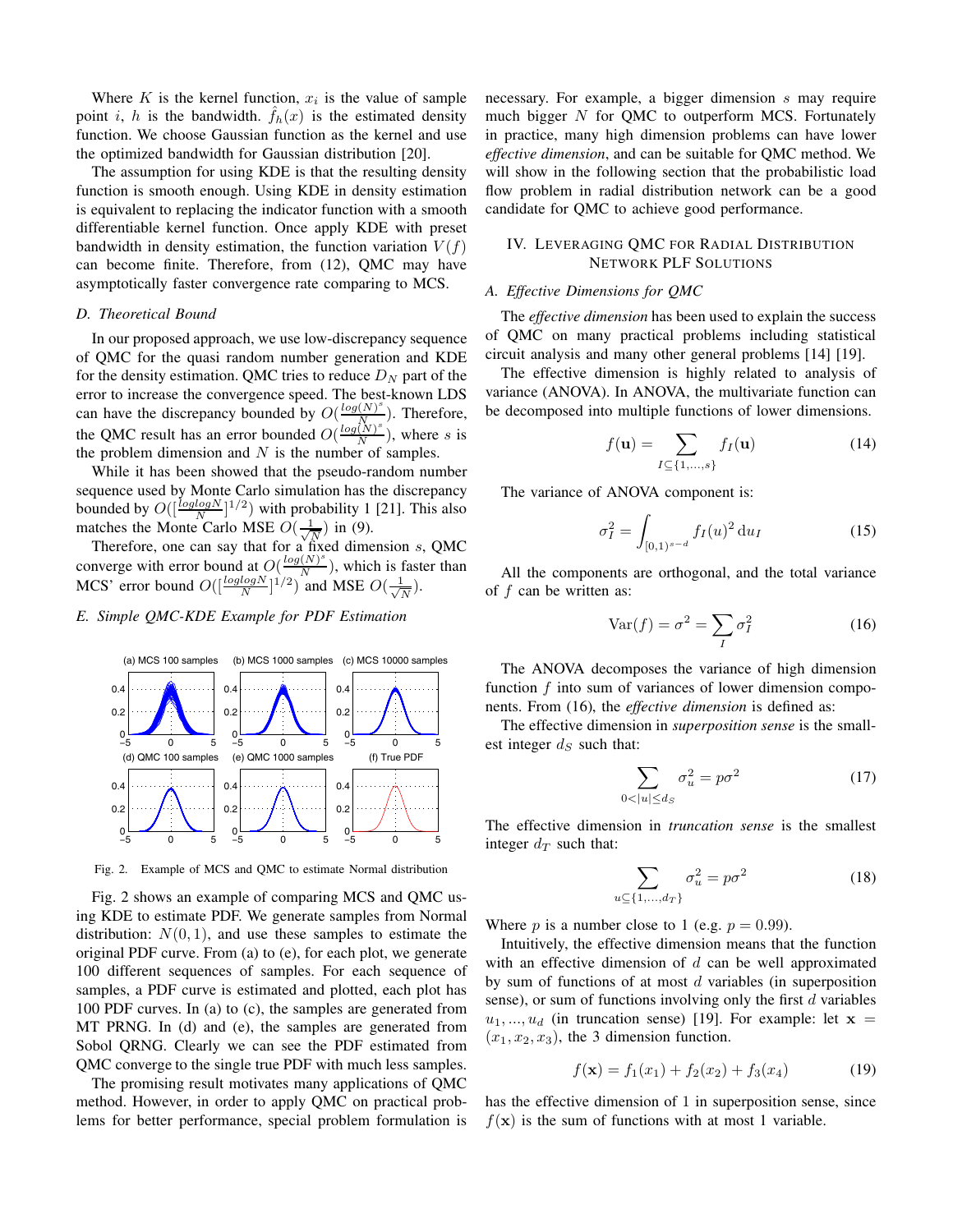#### *B. Radial Distribution Network Model*

We have following assumptions for distribution system PLF.

- 1 A radial tree structure network, the substation at the root is the slack bus where the voltages are assumed given.
- 2 The randomness is from power injections or current injections (stochastic load or renewable generations).
- 3 Comparing to the power injection, the power loss on the network is very low.

Above assumptions are hold for many load flow and probabilistic load flow analysis in distribution network [22]. The general formula of distribution network probabilistic load flow can be written as following:

$$
(V_1, V_2, ..., V_N) = f(P_1^s, P_2^s, ..., P_m^s, P_1^r, P_2^r, ..., P_n^r)
$$
 (20)

Where  $V_i$  is the state to be solved.  $P_i^s$  is the specified parameter such as fixed power injection.  $P_i^r$  is the random parameter such as random power injection described by a PDF. To solve the PLF using Monte Carlo simulation method is to generate samples of these random variables and evaluate integration. Therefore, the dimension is the total number of random variables: n. However, effective dimension can be much smaller than  $n$ , as shown in following paragraphs:

The tree structure with slack bus as the root means for any particular bus in the network, there is only one path from the root to that bus. To solve the state on that bus, the full network can be reduced to a compact network which only includes the path from root. Other branches can be aggregated as a nodal power injection at the branching points.



Fig. 3. IEEE 37-bus Test Feeder (Left: Full, Right: Reduced)

For example, suppose we are interested in solve the states of Bus 730 in Fig. 3, all the downstream buses from 730 can be aggregated into one nodal power injection at Bus 730. Also, all other branches on Bus 702 and 703 can be aggregated into nodal power injections on Bus 702 and Bus 703. Therefore, in the right figure in Fig. 3, the network for solving the state on Bus 730 has been reduced to a 5-bus system.

The aggregated nodal power injection are the total power injections in the reduced subnet plus the losses on the subnet. An equation similar to (19) can be written to represents such relations:  $P_{subnet} = f_1(P_{s1}) + ... f_N(P_{sN}) + P_{loss}$ . Where  $P_{si}$ is the power injection on node i in the subnet. As we already assume that the losses on the subnet is small comparing to the power injection. By ignoring the loss' contribution to the variance of the state,  $P_{subnet} \simeq f_1(P_{1s}) + ... f_N(P_{Ns})$ . Similar to (19), the effective dimension in superposition sense can be actually reduced to the dimension of  $P_{si}$ . The possible value of the effective dimension of the subnet is 3 if we consider there are random active power injections on all three phases.

Moreover, in PLF analysis, usually not all power injections are random variables, therefore, the effective dimensions of PLF on distribution networks are usually much less than the actual number of random variables. As a result, the QMC can be expected to have a better performance on PLF for radial distribution network than conventional MCS.

#### V. NUMERICAL EXPERIMENTS

### *A. Simulation Setup*

We use IEEE 37-bus test feeder to test our proposed method. Detail model of the network can be found in [23] [24]. In our simulation, the system configuration is the same as in OpenDSS software [24], except all the loads are modeled as PQ load. The multiple random active power injections are attached to the following locations: 732 Phase CA, 735 Phase AB, 736 Phase AB, 737 Phase AB, 738 Phase AB and 740 Phase AB. All the random loads are modeled as Normal distribution with zero mean and 50 kW standard deviation.

In our test, given each sample number limit, we generate 10 different solutions using different sample sequence. According to probabilistic limit theories, these 10 PDF results converge to the true PDF with large enough sample number limit.

### *B. Accuracy and Convergence Speed*

In order to show the accuracy and convergence of MCS and QMC for the above case setup, we pick two typical buses in the network: the 703 closer to the root and 738 in the center of the random loads. We compare the PDF results of phase A's voltages of both buses in Fig. 4 and Fig. 5. Other buses' PDF results are very similar to these two figures. In these figures, with increasing sample numbers, all ten PDF curves converges to one single curves for both MCS and QMC. However, the QMC results require much less samples to achieve same accuracy comparing to the MCS method.

We further calculate the normalized error band of all voltage PDFs in the system and shown in Fig. 6. The normalized error band is the maximal difference of the all 10 PDFs' density value divided by the maximal value of the PDF curves for each case. It shows the maximal variation of the result PDF curves using different sample sequence. For converged PDFs, this value should be closer to zero.

In Fig. 6, to achieve the same level of accuracy, MCS requires 10x more samples comparing to QMC, which means much more load flow computation than QMC. QMC for this case can achieve 10x speedup comparing to MCS method.